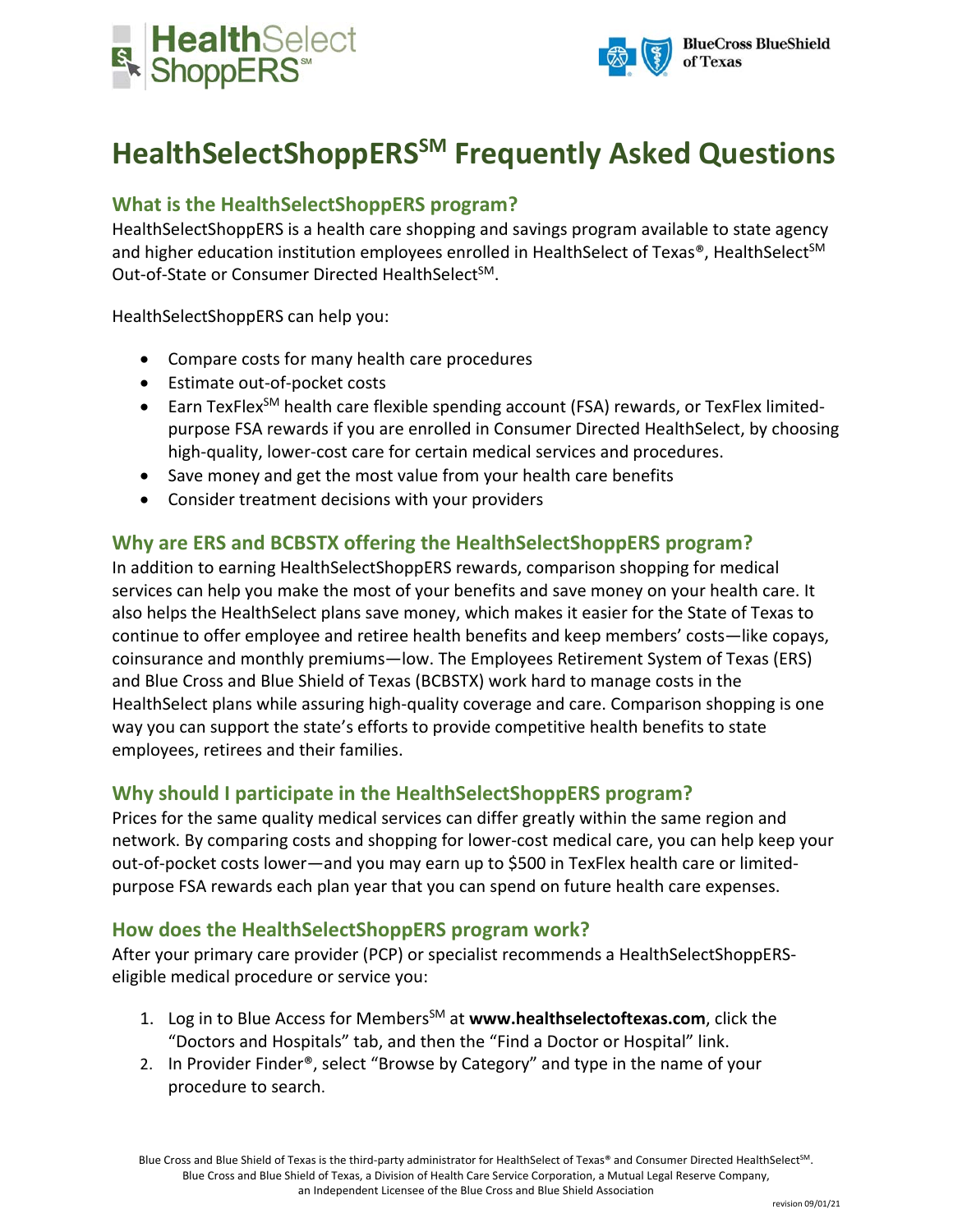



3. From the list of health care providers (facilities) that perform the procedure, follow the prompts to select a lower-cost, quality provider that qualifies for a HealthSelectShoppERS reward.

**Note:** Those enrolled in Consumer Directed HealthSelect will earn incentives for their limited-purpose FSA.

4. Have the procedure at the HealthSelectShoppERS-eligible facility.

**Note:** A referral or prior authorization may be required for your procedure. If you have questions about referrals or prior authorizations, call a BCBSTX Personal Health Assistant toll-free at **(800) 252-8039 (TTY: 711)**, Monday–Friday, 7 a.m. - 7 p.m. and Saturday, 7 a.m. - 3 p.m. CT.

When your medical service or procedure is complete, the provider will submit the claim to BCBSTX for processing. Once BCBSTX processes the claim, and as long as you are still eligible, ERS will deposit your reward into your TexFlex health care FSA or limited-purpose FSA. If you are eligible and not already enrolled in a health care FSA or limited–purpose FSA, ERS will set up one for you. You will get information and a new TexFlex debit card in the mail from PayFlex.

# **Eligible Participants**

## **Who is eligible to earn incentives?**

HealthSelectShoppERS is available to all benefits-eligible active employees and their eligible dependents enrolled in HealthSelect of Texas, HealthSelect Out-of-State or Consumer Directed HealthSelect. Retirees, Medicare primary participants, COBRA members and HealthSelect<sup>SM</sup> Secondary participants are not eligible for the HealthSelectShoppERS program.

# **What else do I need to know about a member's eligibility to earn an incentive?**

- The member must be actively employed (not retired) at a state agency or higher education institution, or the participant is an enrolled dependent of an active employee, when they shop.
- The member must be eligible and enrolled in HealthSelect of Texas, HealthSelect Out-of-State, or Consumer Directed HealthSelect when they get the medical service or procedure.
- The member must be eligible for an FSA or limited-purpose FSA when ERS processes the BCBSTX rewards file.
- If the member isn't eligible at any point in the process, they will not earn an incentive.

The entire process, from shopping for a rewards-eligible service to ERS processing a reward, could take months.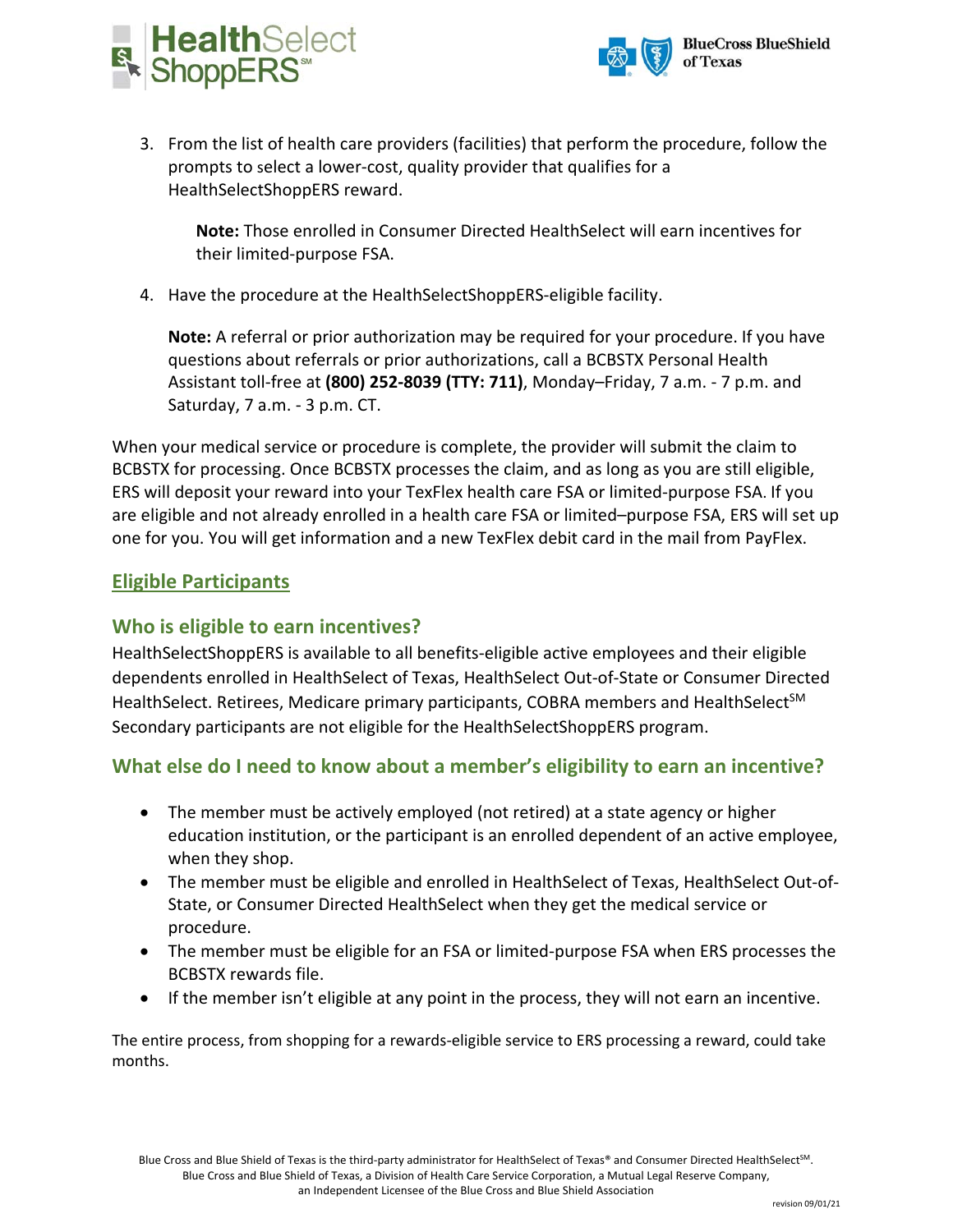



## **Can my spouse or covered dependent shop and earn rewards?**

Yes—as long as they are covered under an eligible HealthSelect plan. (*See Who is eligible to earn incentives?* above). Rewards are available for all participants covered on the eligible employee's health plan. The employee can shop for any of their covered dependents, including spouses and children. Spouses and dependents age 18 and older who have registered for their own Blue Access for Members account can also use their account to shop for their services for the employee to get a reward.

# **I'm a return-to-work retiree with active employee benefits coverage. Am I eligible for HealthSelectShoppERS?**

Yes. Return-to-work retirees who have elected active employee coverage and who are enrolled in HealthSelect of Texas or Consumer Directed HealthSelect are eligible to participate. If you choose retiree benefits as a return-to-work retiree, you are not eligible for HealthSelectShoppERS.

## **Shopping for Eligible Services and Providers**

#### **How do I know which services are eligible?**

The full list of eligible services is available in Provider Finder. To access Provider Finder, first log in to Blue Access for Members by visiting **healthselectoftexas.com** and clicking "Log In" in the top right corner. If you haven't set up your Blue Access for Members account, select "Register Now" from the dropdown box and follow the registration instructions. You will need your current medical ID card handy to complete your registration.

Once you're logged in, click on the "Doctors & Hospitals" tab. Then click "Find a Doctor" to launch Provider Finder. All eligible services will be listed under the search bar. Reward amounts and services are subject to change.

#### **Where do I go to shop?**

When a doctor recommends a treatment or procedure, log into Provider Finder to search for your procedure. You can also call a BCSBTX Personal Health Assistant to help you shop for HealthSelectShoppERS reward-eligible procedures.

#### **How do I know which providers are part of the HealthSelectShoppERS program?**

If your doctor recommends you have a medical service or procedure that is eligible for rewards, you should search Provider Finder or call a BCBSTX Personal Health Assistant to learn if the provider is rewards-eligible, or if there are rewards-eligible providers in your area.

# **How can I talk to my doctor about referring me to a provider or facility that is eligible for HealthSelectShoppERS rewards?**

If your doctor recommends you have a service or procedure that is eligible for rewards, you should search Provider Finder or call a BCBSTX Personal Health Assistant to learn if the provider

Blue Cross and Blue Shield of Texas is the third-party administrator for HealthSelect of Texas® and Consumer Directed HealthSelect<sup>SM</sup>. Blue Cross and Blue Shield of Texas, a Division of Health Care Service Corporation, a Mutual Legal Reserve Company, an Independent Licensee of the Blue Cross and Blue Shield Association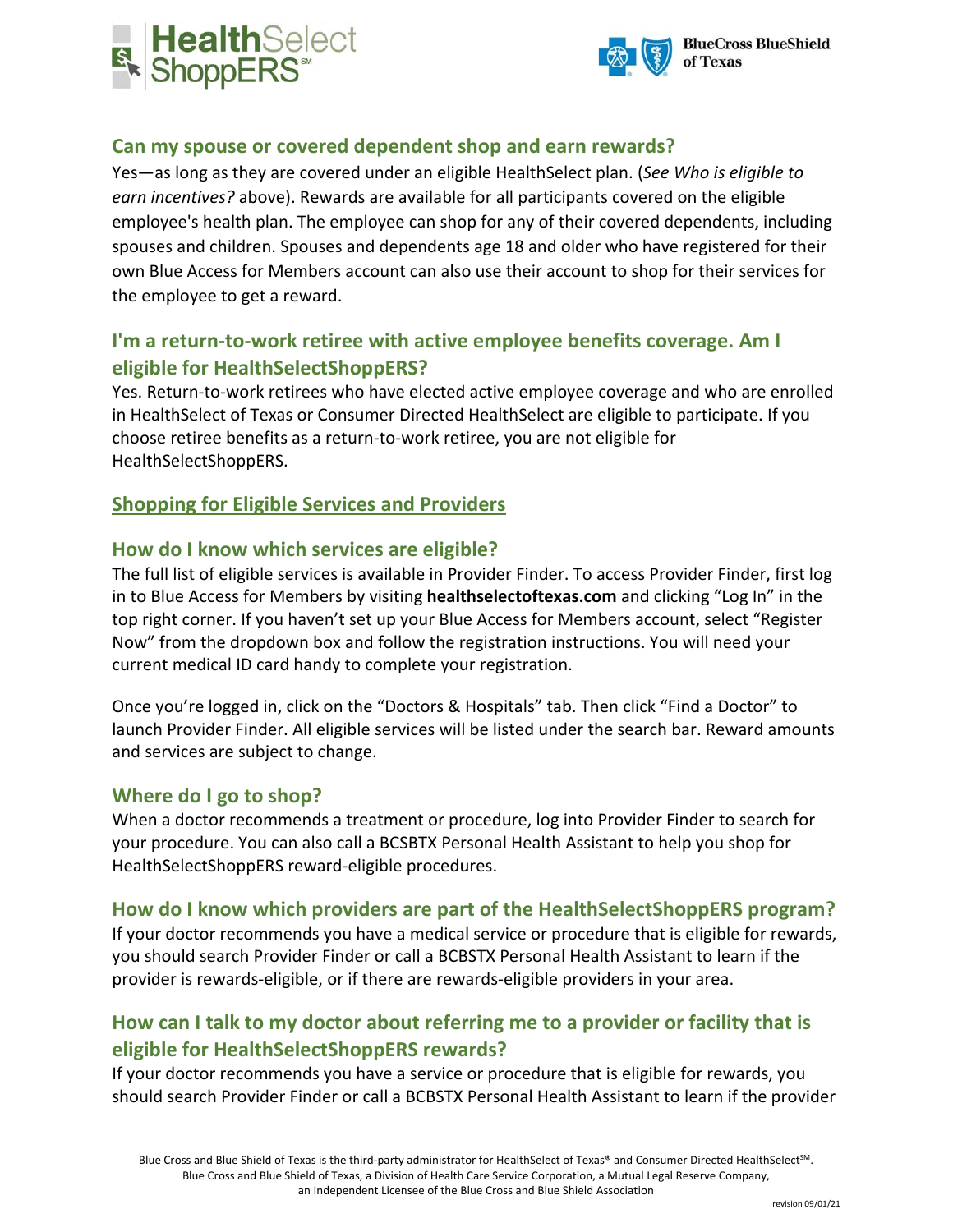



is rewards-eligible, or if there are rewards-eligible providers in your area. If you find a different provider that has a lower cost and is eligible for a reward, you can call your doctor to discuss switching your referral to a different facility or provider. Of course, the decision on where to go for care is always between you and your doctor. For questions about referrals, call a BCBSTX Personal Health Assistant at **(800) 252-8039 (TTY: 711)**.

## **Once I've shopped, how long can I wait to have the service and still earn a reward?**

To get the reward, you must get the eligible service you shopped for within 13 months of shopping.

## **Can I see my shopping history?**

Log into Blue Access for Members at **www.healthselectoftexas.com** and click the "Doctors and Hospitals" tab and then on "Find a Doctor or Hospital." Click on your name on the top right of the screen. Select "Your Profile" from the dropdown menu to see your shopping history.

## **Getting and Using Incentives**

#### **How will I get my incentive?**

ERS will deposit the reward into your TexFlex health care or limited-purpose FSA usually within 30 to 45 days of the date BCBSTX processes your claim. If you are not already enrolled in a health care FSA or limited-purpose FSA, ERS will set one up for you, and you will get a new TexFlex debit card in the mail from PayFlex.

- HealthSelect of Texas and HealthSelect Out-of-State participants are eligible for a reward deposited into a TexFlex health care FSA, which can be used for eligible health expenses.
- Consumer Directed HealthSelect participants are eligible for a reward deposited into a TexFlex limited-purpose FSA. The limited-purpose FSA can be used only for eligible vision and dental expenses.

Any rewards earned in December will be processed in January of the following year.

#### **What is the incentive amount for a procedure?**

The incentives you can earn vary from \$25 to \$500, depending on the procedure and where you have it performed. For the most up-to-date information on reward amounts and eligible services, visit Provider Finder by logging into Blue Access for Members. Reward amounts and services are subject to change.

# **What is the maximum amount I am eligible to earn through the HealthSelectShoppERS program?**

You can earn up to \$500 in rewards, total per family, each plan year.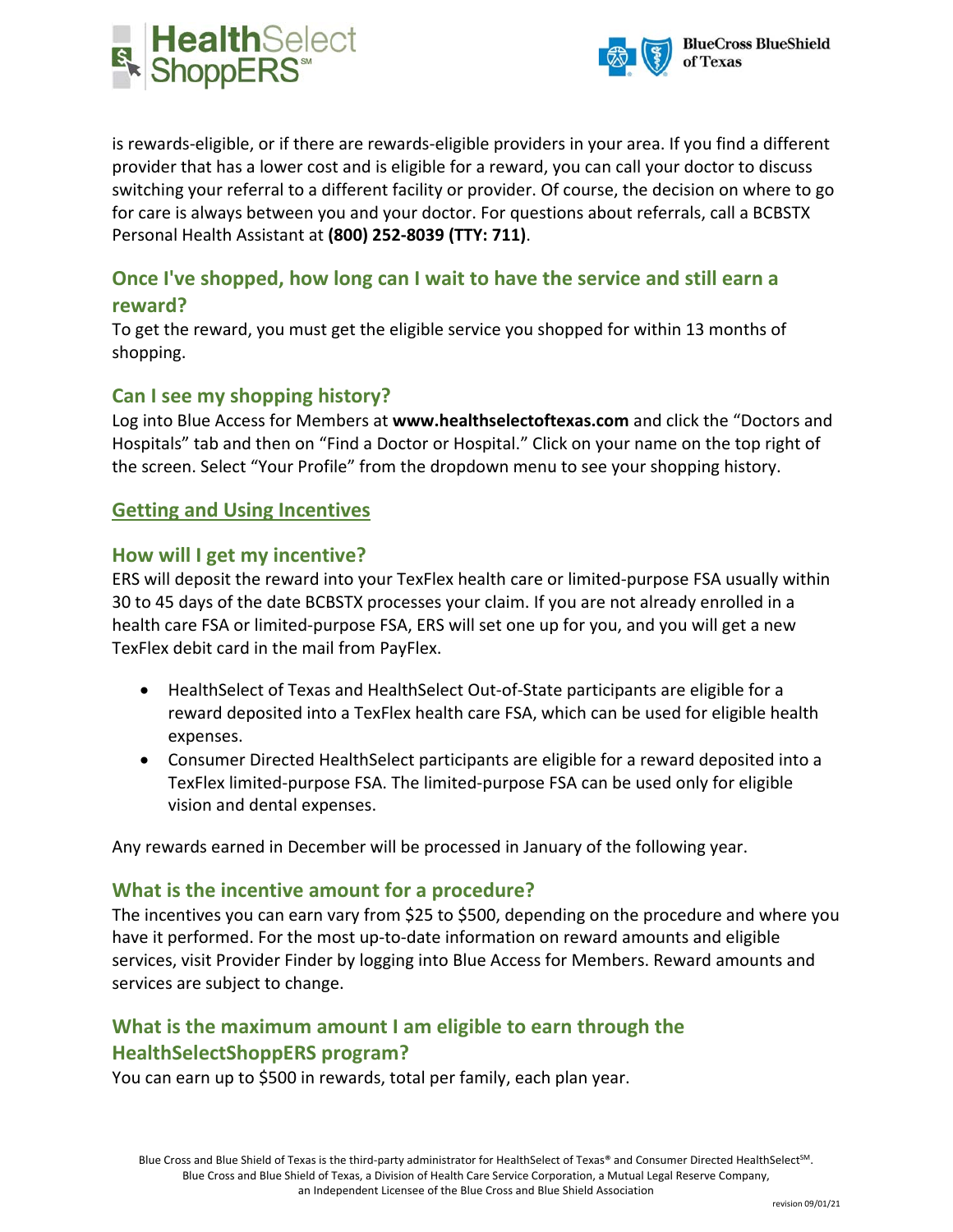



## **What if I don't currently have an FSA?**

If you do not have a TexFlex health care or limited-purpose FSA prior to earning a reward, ERS will create an account for you. You will get a welcome letter and debit card from PayFlex after the account is set up.

To learn more about accessing your FSA and eligible expenses, visit **TexFlexERS.com** or contact TexFlex customer care toll-free at **(844) 884-2364**. Representatives are available from 7 a.m. to 7 p.m. CT, Monday-Friday, excluding holidays.

## **Who is eligible to redeem the award in the FSA?**

You and any IRS-eligible dependent can redeem available incentives through TexFlex to pay for eligible services. Health care FSA funds can cover eligible medical expenses, including deductibles, copays, prescriptions, dental care and items like contact lenses and eyeglasses. To comply with IRS requirements, Consumer Directed HealthSelect participants can use limitedpurpose FSA funds only for dental and vision expenses. For more information about a TexFlex health care FSA or limited-purpose FSA, including lists of eligible expenses, visit **TexFlexERS.com**.

# **I'm contributing the maximum to my FSA this year. Can I still participate in HealthSelectShoppERS and get rewards?**

Employer contributions are made in addition to employee's annual contribution amount. A participant can elect the maximum contribution amount each year and still be eligible to receive up to \$500 in incentives during the plan year.

## **What if I haven't gotten my reward?**

The reward will be deposited into your TexFlex health care or limited-purpose FSA usually within 30 to 45 days after you get the service and BCBSTX processes your claim. If it has been more than 45 days from the date your claim was processed and your reward is not available in your TexFlex FSA, call a BCBSTX Personal Health Assistant for help.

#### **More Information**

#### **Whom do I call if I have questions about the program?**

If you have questions about HealthSelectShoppERS, call a BCBSTX Personal Health Assistant tollfree at **(800) 252-8039 (TTY: 711)**, Monday–Friday, 7 a.m. - 7 p.m. and Saturday, 7 a.m. - 3 p.m. CT.

## **Whom do I call if I have questions about my TexFlex FSA?**

PayFlex manages the TexFlex program on behalf of ERS.

You can call PayFlex with questions about your Plan Year 2022 FSA(s) at (866) 353-9839 (TTY: 711), Monday through Friday, 7 a.m. to 7 p.m. CT and Saturday, 9 a.m. to 2 p.m. CT.